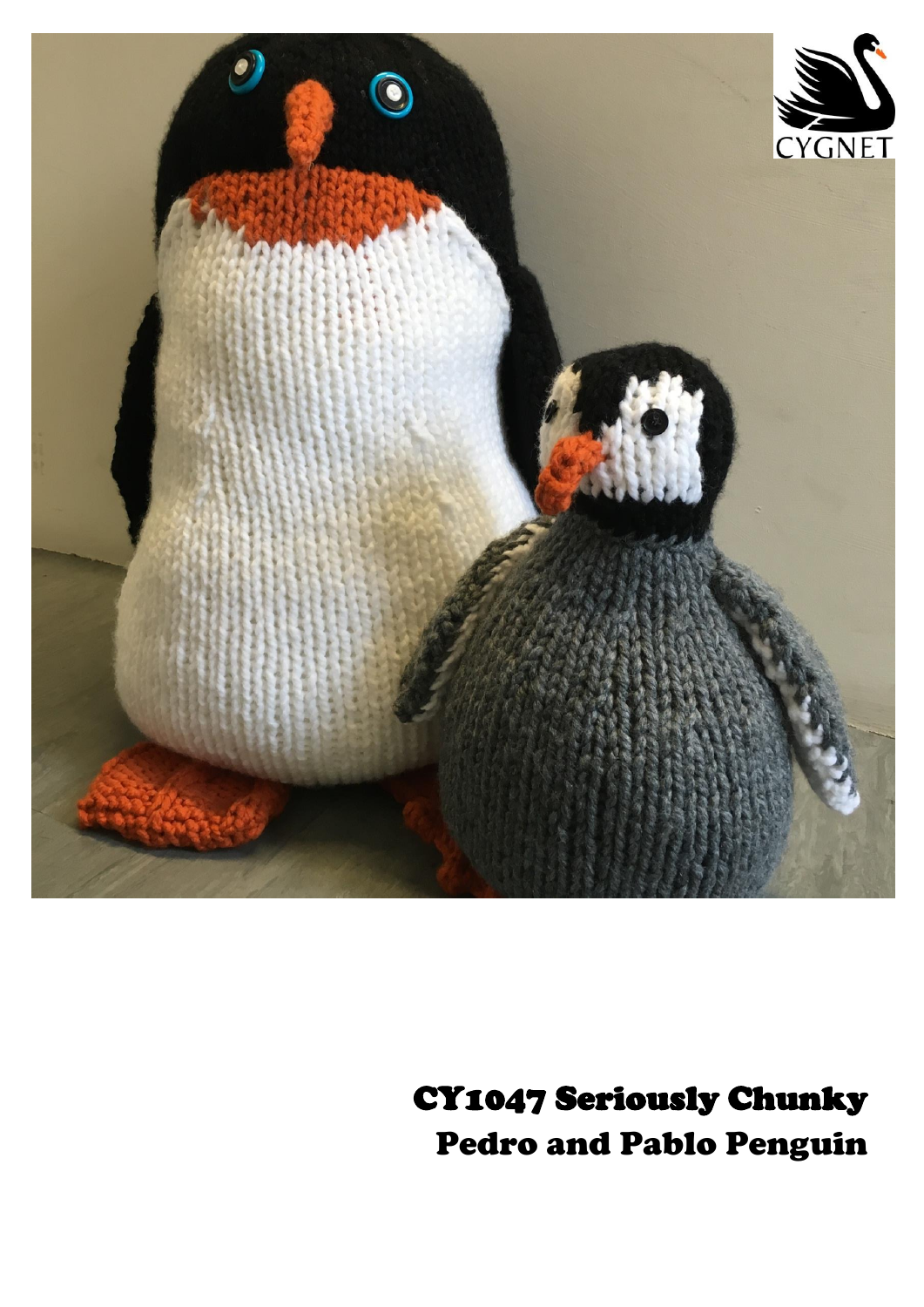| <b>Measurements</b>                                                                                                                                                          |                                                         |                |  |  |  |  |  |
|------------------------------------------------------------------------------------------------------------------------------------------------------------------------------|---------------------------------------------------------|----------------|--|--|--|--|--|
|                                                                                                                                                                              |                                                         |                |  |  |  |  |  |
| Pedro                                                                                                                                                                        | Approximately 64cm (25 ins) height/ 38cm (15 ins) width |                |  |  |  |  |  |
| Pablo                                                                                                                                                                        | Approximately 35cm (14 ins) height/ 33cm (13 ins) width |                |  |  |  |  |  |
| <b>Materials Pedro</b>                                                                                                                                                       |                                                         |                |  |  |  |  |  |
| <b>Seriously Chunky Black</b><br>217                                                                                                                                         | 100 <sub>g</sub>                                        | 6              |  |  |  |  |  |
| <b>Seriously Chunky White</b><br>208                                                                                                                                         | 100 <sub>g</sub>                                        | 3              |  |  |  |  |  |
| <b>Seriously Chunky Burnt</b><br>Orange 4888                                                                                                                                 | 100g                                                    | $\overline{2}$ |  |  |  |  |  |
| 3 bags of polyester stuffing<br>2 large blue or green buttons for eyes<br>2 smaller black or white buttons for pupils                                                        |                                                         |                |  |  |  |  |  |
| <b>Materials Pablo</b>                                                                                                                                                       |                                                         |                |  |  |  |  |  |
| <b>Seriously Chunky Slate</b><br><b>Grey 790</b>                                                                                                                             | 100 <sub>g</sub>                                        | 3              |  |  |  |  |  |
| <b>Seriously Chunky White</b><br>208                                                                                                                                         | 100 <sub>g</sub>                                        | $\overline{2}$ |  |  |  |  |  |
| <b>Seriously Chunky Black</b><br>217                                                                                                                                         | 100 <sub>g</sub>                                        | $\mathbf{1}$   |  |  |  |  |  |
| 1 bag of polyester stuffing<br>2 black safety eyes or small black buttons                                                                                                    |                                                         |                |  |  |  |  |  |
| <b>Needles</b>                                                                                                                                                               | <b>Tension</b>                                          |                |  |  |  |  |  |
| 1 pair of 10mm straight needles<br>110mm circular needle                                                                                                                     |                                                         |                |  |  |  |  |  |
| IT IS ESSENTIAL TO WORK TO THE STATED TENSION TO ENSURE THE CORRECT SIZING. If you tension square has<br>less stitches, use a thinner needle, if more, use a thicker needle. |                                                         |                |  |  |  |  |  |

| <b>Abbreviations</b> |                                                                                                                                                                                     |  |  |  |                                                                              |        |                    |  |  |  |
|----------------------|-------------------------------------------------------------------------------------------------------------------------------------------------------------------------------------|--|--|--|------------------------------------------------------------------------------|--------|--------------------|--|--|--|
| k2tog<br>m1          | knit<br>increase<br>inc.<br>foll<br>following<br>purl<br>knit two together<br>make 1 stitch by picking up bar between last st with left hand needle and knit through back of stitch |  |  |  | decrease<br>stitches<br>slip st, knit next, pass slip stitch over knitted st | ins/cm | inches/centimetres |  |  |  |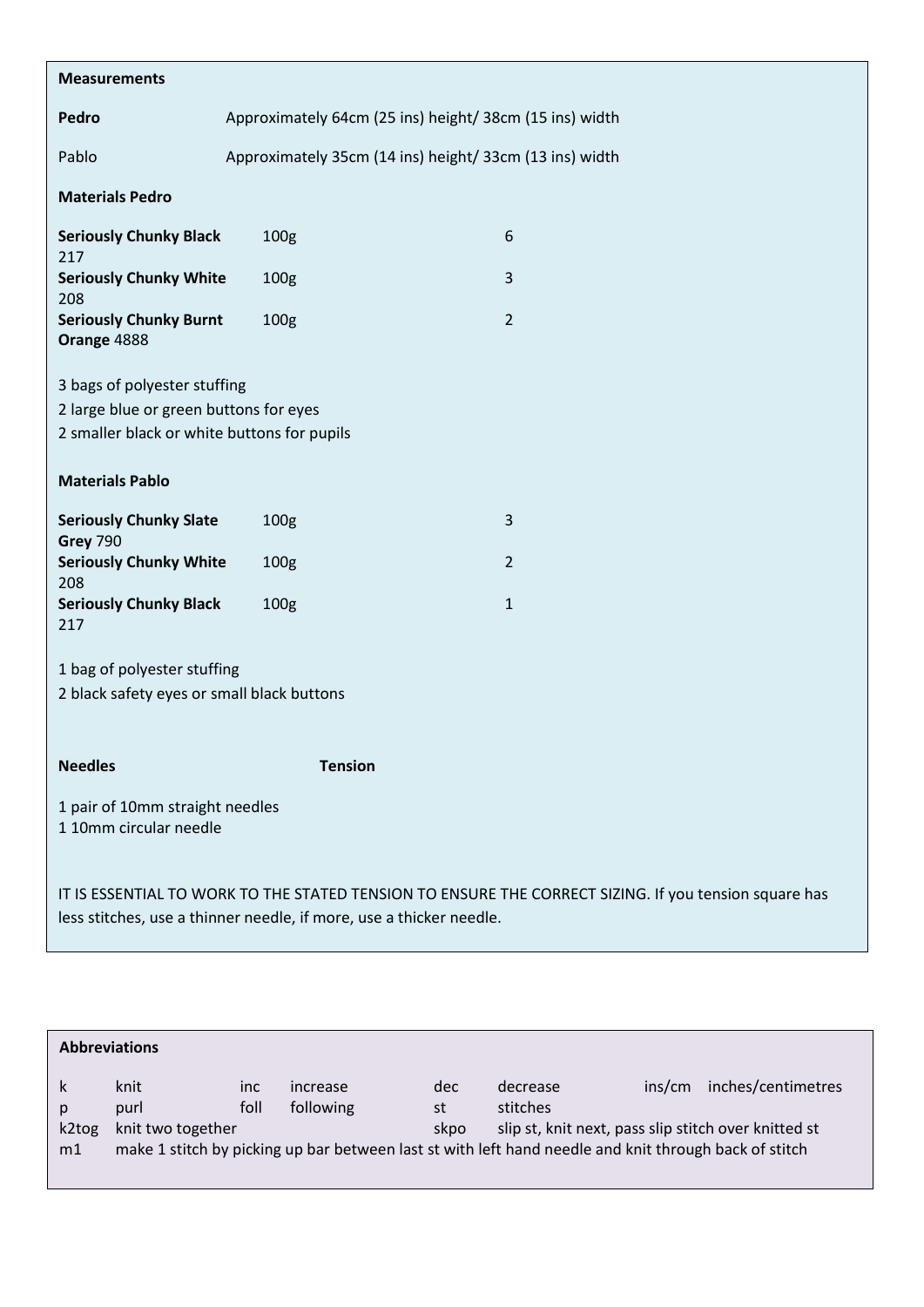**PEDRO (Papa Penguin) BODY FRONT**

**With 10mm needles and White** 

cast on 4 sts.

**Next row:** purl **Next row:** inc in each st to end (8 sts)

Beginning with a purl row, stst 3 rows.

**Next row:** inc in each st to end (16 sts)

Beginning with a purl row, stst 3 rows.

**Next row:** (k1, inc) to end (24 sts) Beginning with a purl row, stst 3 rows.

**Next row:** (k2, inc) to end (32 sts) Beginning with a purl row, stst 35 rows.

## **Begin decrease rows:**

**Next row:** k9, skpo, k10, k2tog, k9 (30 sts) Beginning with a purl row, stst 5 rows. **Next row:** k9, skpo, k8, k2tog, k9 (28 sts) Beginning with a purl row, stst 7 rows. **Next row:** k1, skpo, knit to last 3 sts, k2tog, k1 (26 sts) **Next row: purl** 

Repeat last 2 rows twice (22 sts)

## **Incorporate orange as follows:**

**Next row:** k1, skpo, k5, change to **Burnt orange** k6, change to **White** k5, k2tog, k1 (20 sts) **Next row:** p6 white, p8 orange, p6 white **Next row:** in white k2tog twice, k1, change to **Burnt orange** k10, change to **White** k1, k2tog twice (16 sts) **Next row:** p2 white, p12 orange, p2 white. Fasten off white yarn. **Next row:** in **Burnt Orange**, k2tog twice, k to last 4 sts, k2tog twice (12 sts)

**Next row: purl** Cast off remaining 12 sts.

# **BODY BACK**

**With 10mm needles and Black** cast on 5 sts.

**Next row:** purl

**Next row:** inc in each st (10 sts) Beginning with a purl row, stst 3 rows.

**Next row:** inc in each st (20 sts) Beginning with a purl row, stst 3 rows.

**Next row:** (k1, inc) to end (30 sts) Beginning with a purl row, stst 3 rows.

**Next row:** (k2, inc) to end (40 sts) **Next row:** purl. Place marker at each end of row.

# **Shape Tail**

**Next row:** k17, inc in next 2 sts, k2, inc in next 2 sts, k17 (44 sts) **Next row:** purl **Next row:** k19, inc in next 2 sts, k2, inc in next 2 sts, k19 (48 sts) **Next row:** purl **Next row:** k21, inc in next 2 sts, k2, inc in next 2 sts, k21 (52 sts) **Next row: purl Next row:** k23, inc in next 2 sts, k2, inc in next 2 sts, k23 (56 sts) Beginning with a purl row, stst 3 rows. **Next row:** k16, (k2tog) 12 times, k16 (44 sts) **Next row:** purl **Next row:** k10, (k2tog) 12 times, k10 (32 sts)

Beginning with a purl row, stst 21 rows.

**Next row:** k1, skpo, knit to last 3 sts, k2tog, k1 (30 sts) Beginning with a purl row, stst 5 rows. **Next row:** k1, skpo, knit to last 3 sts, k2tog, k1 (28 sts) Beginning with a purl row, stst 7 rows. **Next row:** inc in 1<sup>st</sup> st, knit to last st, inc in last st (30 sts) **Next row: purl** 

Repeat last 2 rows until there are 44 sts, ending on a purl row.

# **Shape Head**

**Change to 10mm circular needles**

Cast on 6 sts at beginning of next 2 rows (56 sts) and join so working in the round. Knit 8 rows. **Next row:** (k6, k2tog) 7 times (49 sts) **Next row:** (k5, k2tog) 7 times (42 sts) **Next row:** (k4, k2tog) 7 times (35 sts) **Next row:** (k3, k2tog) 7 times (28 sts) **Next row:** (k2, k2tog) 7 times (21 sts) **Next row:** (k1, k2tog) 7 times (14 sts) **Next row:** (k2tog) 7 times (7 sts) Pull yarn through remaining sts, pull tight and secure. Cut yarn leaving a long tail for sewing up. Join seam down front of head.

# **Making up**

Starting from bottom, sew left of body to back of body and repeat from the bottom with the right side, leaving neck seam open. Stuff body, quite firmly, but not so full that the stitches stretch. Stuff head. Stitch neck seam.

# **BEAK**

**With 10mm needles and Burnt** 

**Orange** cast on 5 sts. Work 4 rows in stst. **Next row:** k2tog, k1, k2tog (3 sts) Beginning with a purl row, work 5 rows in stst.

**Next row:** k3tog. Pull tight and secure. Fold beak in half lengthways and stitch seam. Attach to face just below black tip at centre of face.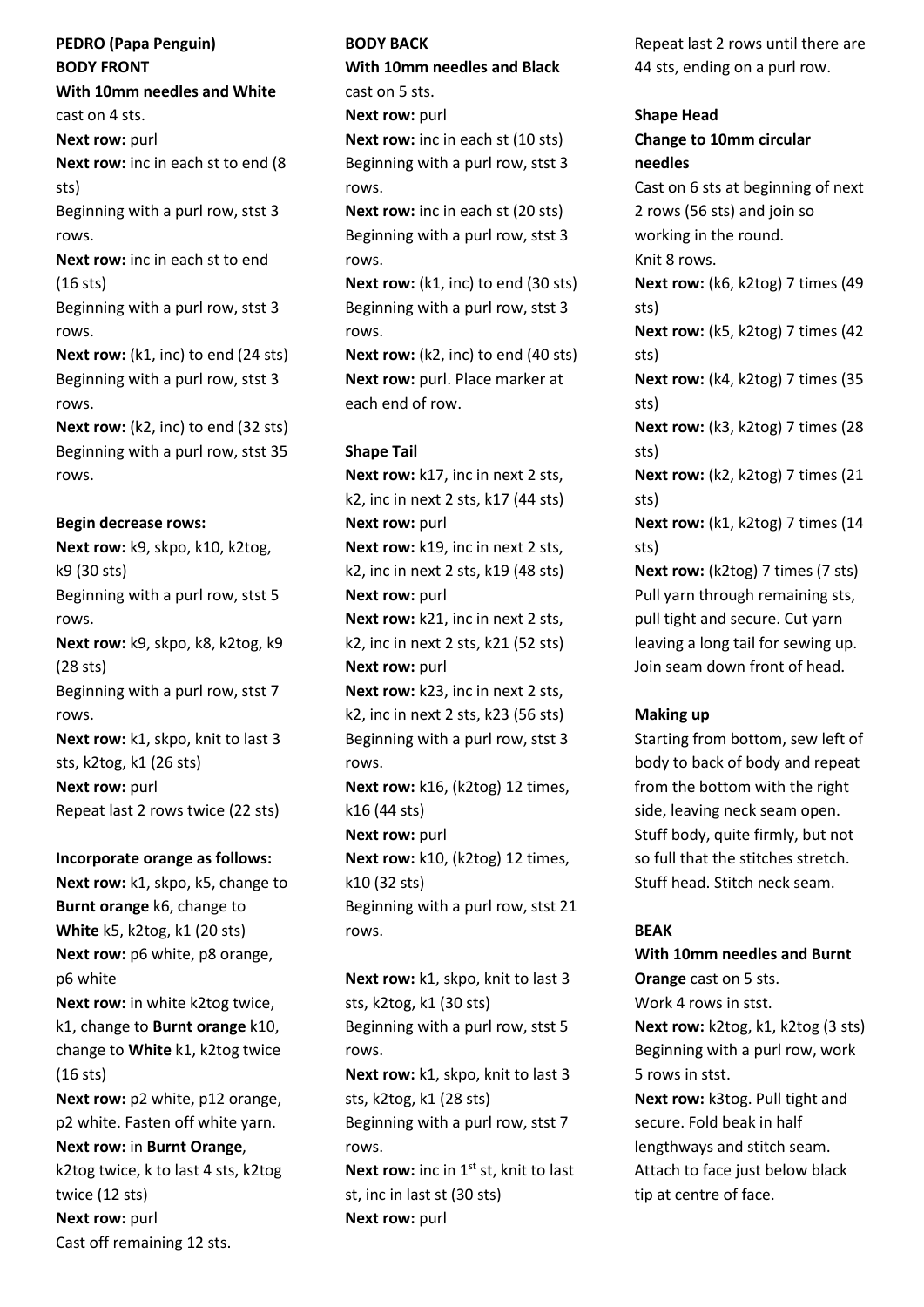**WINGS (make four) With 10mm needles and Black**  cast on 12 sts. Work 4 rows in stst. **Next row:** Inc 1 st at each end (14 sts) Beginning with a purl row stst 3 rows. **Next row:** Inc 1 st at each end (16 sts) Beginning with a purl row stst 9 rows. **Next row:** k2tog, knit to last 2 sts, k2tog **Next row: purl** Repeat last two rows until 2 sts remain. Pull tight and secure.

Place two wing pieces, wrong sides together and stitch together. Repeat with other two sts. Attach to Body with the straight cast on edge of the wings approximately 2 rows below the neck seam.

## **FEET (make four)**

**With 10mm needles and Burnt Orange** cast on 9 sts. **Next row:** p1, k3, p1, k3, p1 **Next row:** k1, p3, p1, k3, p1 **Next row:** p1, k2, m1, k1, p1, k1, m1 k2, p1 (11 sts) **Next row:** k1, p4, k1, p4, k1 **Next row:** p1, k3, m1, k1, p1, k1, m1, k3, p1 (13 sts) **Next row:** k1, p5, k1, p5, k1 **Next row:** p1, k5, p1, k5, p1 **Next row:** k1, p5, k1, p5, k1 Repeat last 2 rows twice **Next row:** p1, k4, m1, k1, p1, k1, m1, k4, p1 **Next row:** k2, p6, k1, p6, k1 Cast off, purlwise on purl sts and knitwise on knit sts.

Place two feet pieces wrong sides together and join side seams and back seam. When joining front seam, use a running stitch and pull gently on the yarn to gather the toes slightly. Secure. Attach to body along cast on edge, so feet are protruding under the Penguin's front. Add a couple of sts where foot meets underside of body to secure.

Place small button over larger button and sew together in place for eyes.

#### **PEDRO (Baby Penguin)**

**BODY (Make two) BODY FRONT With 10mm needles and Slate Grey** cast on 4 sts. **Next row: purl Next row:** inc in each st to end (8 sts) Beginning with a purl row, stst 3 rows. **Next row:** inc in each st to end (16 sts) Beginning with a purl row, stst 3 rows. **Next row:** (k1, inc) to end (24 sts) Beginning with a purl row, stst 3 rows. **Next row:** (k2, inc) to end (32 sts) Beginning with a purl row, stst 21 rows.

#### **Begin decrease rows:**

**Next row:** (k2, k2tog) to end (24 sts) Beginning with a purl row, stst 5 rows. **Next row:** (k1, k2tog) to end (16 sts) Beginning with a purl row, stst 3 rows **Next row:** k2tog twice, k to last 4 sts, k2tog twice (12 sts) Purl 1 row. Cast off remaining 12 sts.

### **HEAD**

**With 10mm needles and Black,**  cast on 23 sts. **Next row:** purl

**Incorporate White as follows:**

**Next row:** k7 black, k9 white, k7 black **Next row:** p7 black, p9 white, p7 black Repeat last two rows once more **Next row:** k7 black, k4 white, k1 black, k4 white, k7 black **Next row:** p7 black, p3 white, p3 black, p3 white, p7 black **Next row:** k7 black, k3 white, k3 black, k3 white, k7 black **Next row:** p7 black, p3 white, p3 black, p3 white, p7 black **Next row:** k8 black, k1 white, k5 black, k1 white, k8 black Fasten off white and continue in Black as follows: **Next row:** purl **Next row:** (k2, k2tog) to last 3 sts, k3 (18 sts) **Next and foll alt row:** purl **Next row:** (k1, k2tog) to end (12 sts) **Next row:** k2tog to end (6 sts)

Pull yarn tight and secure, and use yarn tail to sew seam at back of head.

Sew Body pieces together and stuff. Stuff head. Sew body to head, adding more stuffing to neck before closing completely. Add two small buttons for eyes.

#### **BEAK**

**With 10mm needles and Burnt Orange** cast on 3 sts. Beginning with a purl row, stst 3 rows. **Next row:** k3tog. Pull tight and

secure. Fold beak in half lengthways and stitch seam. Attach to face approximately 3 rows up from neck seam.

**FEET (Make four) With 10mm needles and Burnt Orange** cast on 3 sts. **Next row: purl**